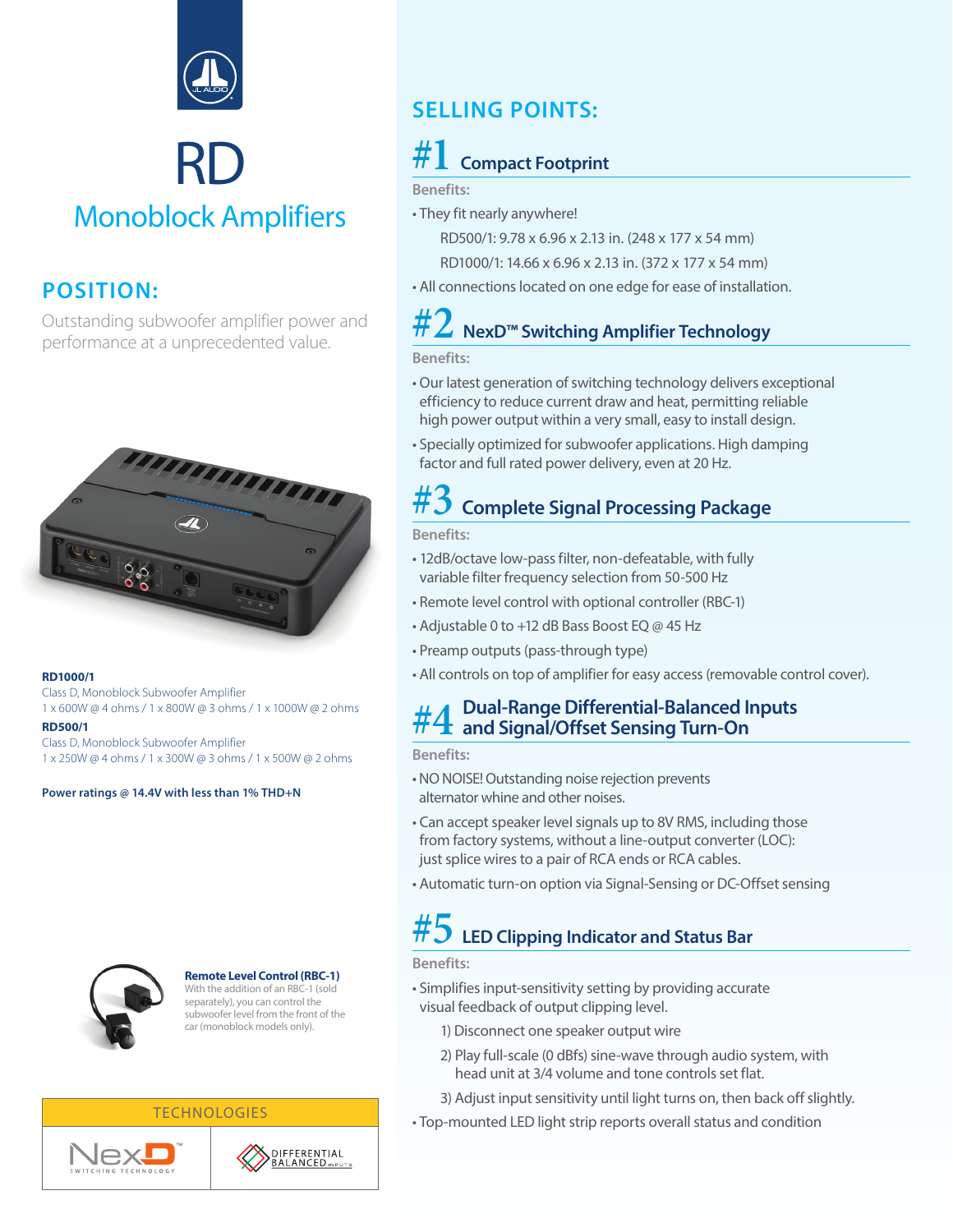

# RD1500/1 Monoblock Amplifier

### **POSITION:**

Huge subwoofer power meets incredible value, in a very stylish package.



#### **NEW! RD1500/1:** *Compatible with 1-ohm loads!*

Class D, Monoblock Subwoofer Amplifier 1 x 750W @ 4 ohms / 1 x 1000W @ 3 ohms / 1 x 1500W @ 1 - 2 ohms

**Power ratings @ 14.4V with less than 1% THD+N**

Dimensions: 18.05 x 6.96 x 2.13 in. (458 x 177 x 54 mm)



#### **Remote Level Control (RBC-1)**

With the addition of an RBC-1 (sold separately), you can control the subwoofer level from the front of the car (monoblock models only).

## **SELLING POINTS:**

### **#1 Full Power at 1 ohm or 2 ohms!**

**Benefits:**

• Special low impedance protection circuit achieves 1 ohm stability and full 1500W output power capability, at either 1 ohm or 2 ohms.

## **#2 NexD™ Switching Amplifier Technology**

**Benefits:**

- Our latest generation of switching technology delivers exceptional efficiency to reduce current draw and heat, permitting reliable high power output within a very small, easy to install design.
- Specially optimized for subwoofer applications. High damping factor and full rated power delivery, even at 20 Hz.

### **#3 Complete Signal Processing Package**

**Benefits:**

- 12dB/octave low-pass filter, non-defeatable, with fully variable filter frequency selection from 50-500 Hz
- Remote level control with optional controller (RBC-1)
- Adjustable 0 to +12 dB Bass Boost EQ @ 45 Hz
- Preamp outputs (pass-through type)
- All controls on top of amplifier for easy access (removable control cover).

# **#4 Dual-Range Differential-Balanced Inputs and Signal/Offset Sensing Turn-On**

**Benefits:**

- NO NOISE! Outstanding noise rejection prevents alternator whine and other noises.
- Can accept speaker level signals up to 8V RMS, including those from factory systems, without a line-output converter (LOC): just splice wires to a pair of RCA ends or RCA cables.
- Automatic turn-on option via Signal-Sensing or DC-Offset sensing

### **#5 LED Clipping Indicator and Status Bar**

**Benefits:**

- Simplifies input-sensitivity setting by providing accurate visual feedback of output clipping level.
	- 1) Disconnect one speaker output wire
	- 2) Play full-scale (0 dBfs) sine-wave through audio system, with head unit at 3/4 volume and tone controls set flat.
	- 3) Adjust input sensitivity until light turns on, then back off slightly.
- Top-mounted LED light strip reports overall status and condition



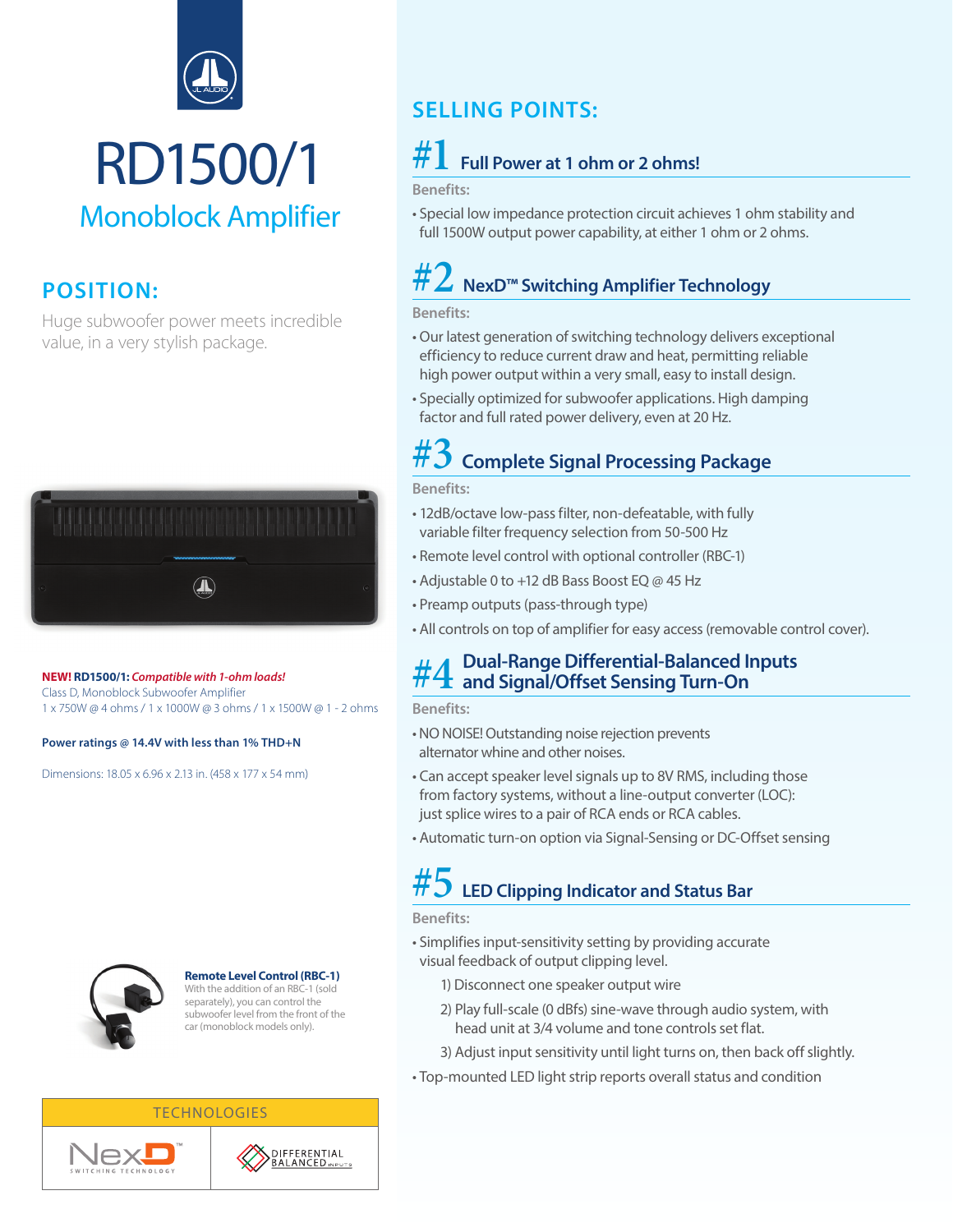

# RD400/4 Four-Channel Amplifier

### **POSITION:**

Four-channels of amazing, full-range power and flexibility at an affordable price.



#### **RD400/4**

Full-Range, Class D Four-Channel Amplifier: 4 x 75W @ 4 ohms / 4 x 100W @ 2 ohms (2 x 150W @ 8 ohms bridged / 2 x 200W @ 4 ohms bridged)

**Power ratings @ 14.4V with less than 1% THD+N**

### **SELLING POINTS:**

## **#1 Compact and Versatile**

**Benefits:**

- Fits nearly anywhere: 9.78 x 6.96 x 2.13 in. (248 x 177 x 54 mm)
- Use it in a multitude of useful configurations:
- 4-Ch. Satellite Amp: (drive front and rear speakers with 75W x 4)
- 3-Ch. System Amp: (drive front speakers with 75W x 2 and a sub with up to 200W)
- 2-Ch. High-Power Satellite Amp: (drive 1 pr. of speakers with 200W x 2)
- 2-Ch. High-Power Subwoofer Amp: (drive two subwoofers with 200W x 2)

# **#2 NexD™ Switching Amplifier Technology**

**Benefits:**

- Our latest generation of switching technology delivers exceptional efficiency to reduce current draw and heat, permitting reliable high power output within a very small, easy to install design.
- Engineered to deliver crystal-clear full-range audio with very low distortion and noise.

## **#3 Complete Signal Processing Package**

**Benefits:**

- 12dB/octave high or low-pass filters for each channel pair, defeatable, with fully variable frequency selection from 50-500 Hz
- Preamp outputs (front+rear summed)
- All controls on top of amplifier for easy access (removable control cover).

### **#4 Dual-Range Differential-Balanced Inputs and Signal/Offset Sensing Turn-On**

**Benefits:**

- NO NOISE! Outstanding noise rejection prevents alternator whine and other noises.
- Can accept speaker level signals up to 8V RMS, including those from factory systems, without a line-output converter (LOC): just splice wires to a pair of RCA ends or RCA cables.
- Input switches on channel pairs for easy bridging (no y-adaptors needed)
- Automatic turn-on option via Signal-Sensing or DC-Offset sensing

# **#5 LED Clipping Indicator and Status Bar**

#### **Benefits:**

- Simplifies input-sensitivity setting by providing accurate visual feedback of output clipping level.
	- 1) Disconnect one speaker output wire
	- 2) Play full-scale (0 dBfs) sine-wave through audio system, with head unit at 3/4 volume and tone controls set flat.
	- 3) Adjust input sensitivity until light turns on, then back off slightly.
- Top-mounted LED light strip reports overall status and condition



**TECHNOLOGIES**